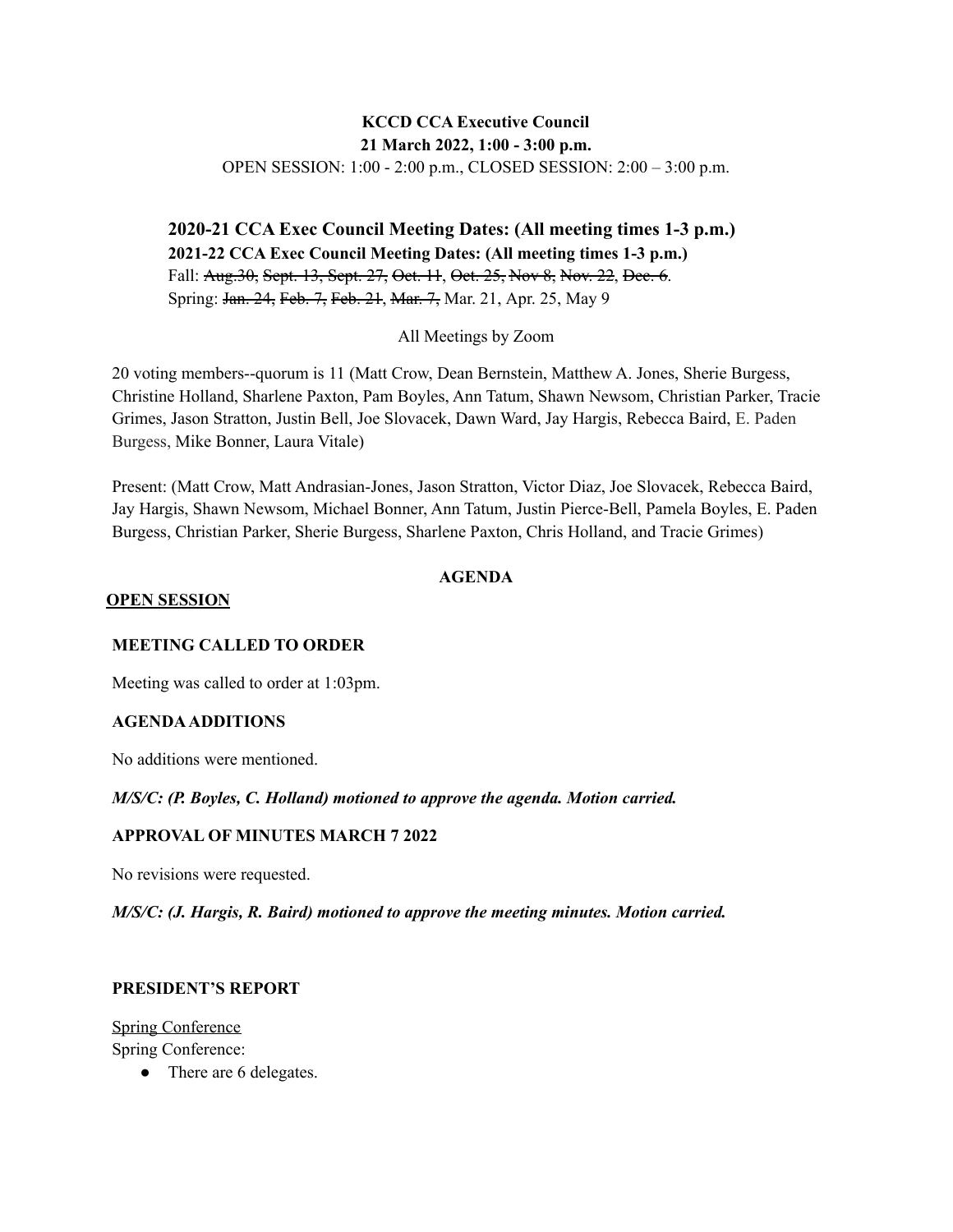- The official delegate list is due on April 15th, 2022. (Will be face to face in Irvine.) Matt stated he may not be ready to go to a face-to-face conference. Sharlene, shares Matt's concern.
- The conference shall take place from April 29th to May 1st. Matt Andrasian-Jones, Chris Holland, Jason Stratton, and Tracie Grimes are willing to attend.
- Delegates need to be sure to reply to an email from Matt Crow with their personal addresses, email addresses, and cell phone numbers.

## Approval of Participatory Governance Manual Language:

The following contains the current language, and approval is being sought:

- Faculty Union (KCCD CCA/CTA/NEA)
	- Purpose:

The primary purposes of this association are to represent its members in their relations with their employer, and to seek to be the exclusive representative of appropriate units of college employees in all matters relating to employment conditions and employer-employee relations including, but not limited to, wages, hours, and other terms and conditions of employment;

- Matt Crow has support from the Executive Council to move forward with creating a revision.
- Jay recommended including language that states being an advocate for faculty rights.

## **DISCUSSION**

### Extension of Administrator as Counseling Department Chair: Joe

- Rene is going to be out longer than expected. As such, the CCA Executive Council has to approve the extension of the Administrator as the Counseling Department Chair. Information was provided that stated- no one can just step into the Department Chair role, so the Administrator has to be in that role. Partially because an election would need to be run in order to have a faculty step into the chair position.
- The question was asked if a chair from another college could play that role for the time?
- It was stated that there is a precedence that permits faculty from outside the division to serve as the chair. This has happened in the past at Cerro Coso.
- Contractually, there are really two options
	- Remove current chair. Hold an election.
	- Allow an extension with CCA Exec approval.
- There was some discussion around the chair position with regard to the contract, and lack of interest of faculty stepping into the role of the chair, which is currently vacant.
- There is a 45-day max that the Administrator can stay in the role as counseling department chair. The question was asked if we could extend the role for two weeks and then reevaluate.
- Joe to inform Shawn.

## *M/S/C: (J.Slovacek, S. Burgess ) motioned to extend the Administrator as Counseling Department Chair for two weeks. Motion carries.*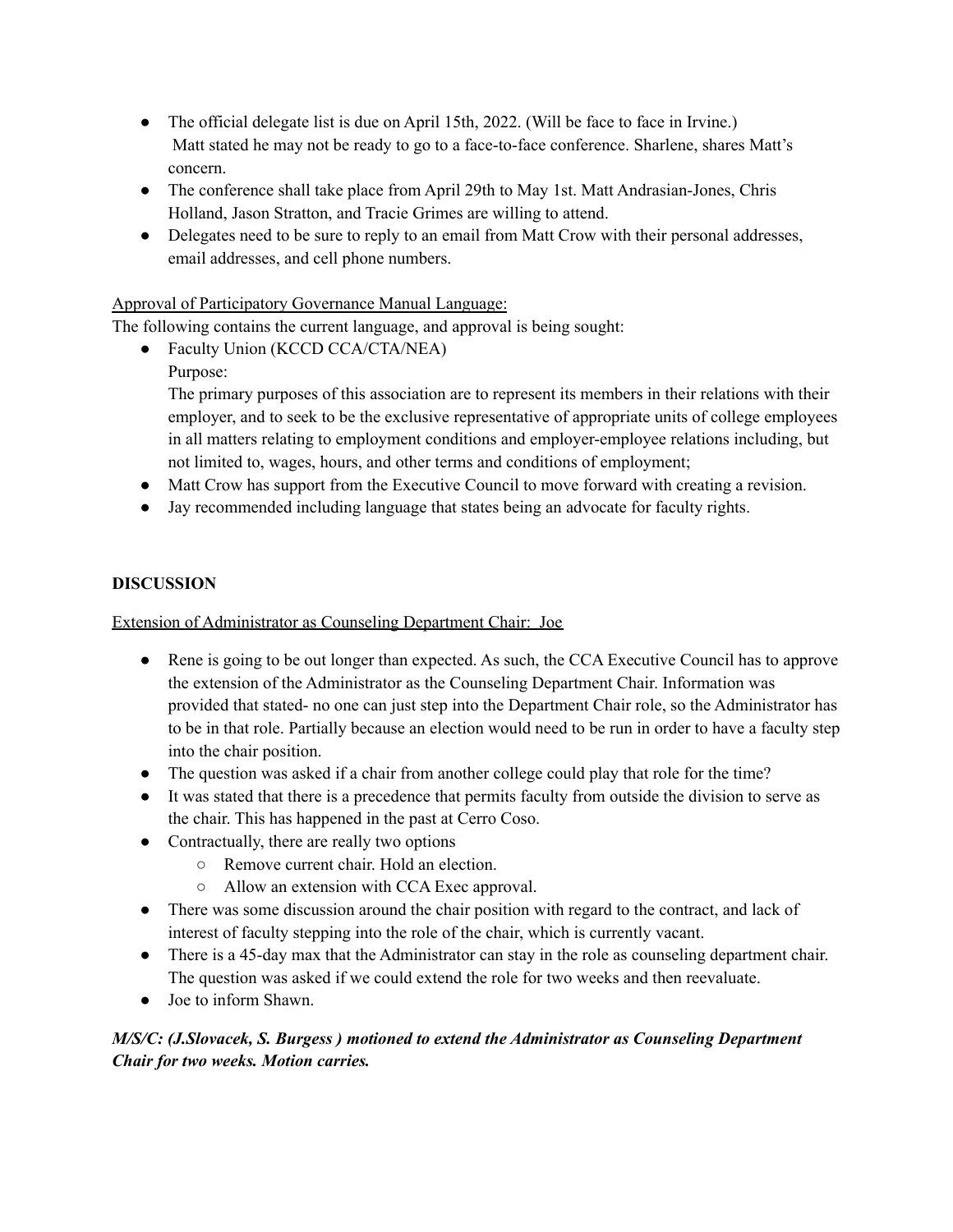# CCCCO: Proposed changes to BOG title 5 regulations: DEIA Evaluation and Tenure Review Regulation (45-Day Notice): Ann

- [https://www.cccco.edu/About-Us/Chancellors-Office/Divisions/General-Counsel/Pending](https://www.cccco.edu/About-Us/Chancellors-Office/Divisions/General-Counsel/Pending-Regulatory-Action) [-Regulatory-Action](https://www.cccco.edu/About-Us/Chancellors-Office/Divisions/General-Counsel/Pending-Regulatory-Action)
- Chancellor's office has proposed changes to the Board of Governors Title 5 Regulations.
- An email was received and faculty are starting to have questions.
- Part of this involves adding diversity competencies, developed by the chancellor's office, to faculty evaluations. (Ann offered to forward the email to everyone.)
- It was mentioned that there is part of the tenure faculty renewal process, evaluated on demonstrating anti-racist techniques in the classroom.
- Discussion and inquiries revolved around how this would be achieved and what the standards would be.
- The language includes adding classified and students to the evaluation process.
- A question was asked:
	- How are you going to ensure that students who are not employees are confidential?
- Language also included students should be paid for their time.
- It was stated that there were no firm deadlines or dates at this time.
- There was further discussion around due dates and rigor.
- Matt Crow stated that this is not legislative. That we also will not be able to comment on the diversity of hiring committees. Crow clarified that it becomes part of our "wheelhouse" once it becomes regulation.
- Ann to look into it further and provide it to CCA Exec.

## **COLLEGE REPORTS**

## Bakersfield College: Ann Tatum

- Winter Intercession Survey was sent. The survey response due date is going to be extended.
- At the Writing Center, there was an issue where a student worker was inputting student survey evaluation information for a faculty, due to a party being absent.
- It was stated that eyes outside of the evaluation committee shouldn't able to see faculty evaluations. However, when this issue was approached he was told "I was hoping someone could do this on the DL."
- The set up of a meeting was encouraged in order to investigate and resolve the issue.

## Cerro Coso Community College: Joe Slovacek

- A lot of discussions around making CC courses accessible.
- Not only do online courses have to be 100% accessible, if you have an associated Canvas page, that too needs to be 100% accessible, as well as any videos, pdfs, and images.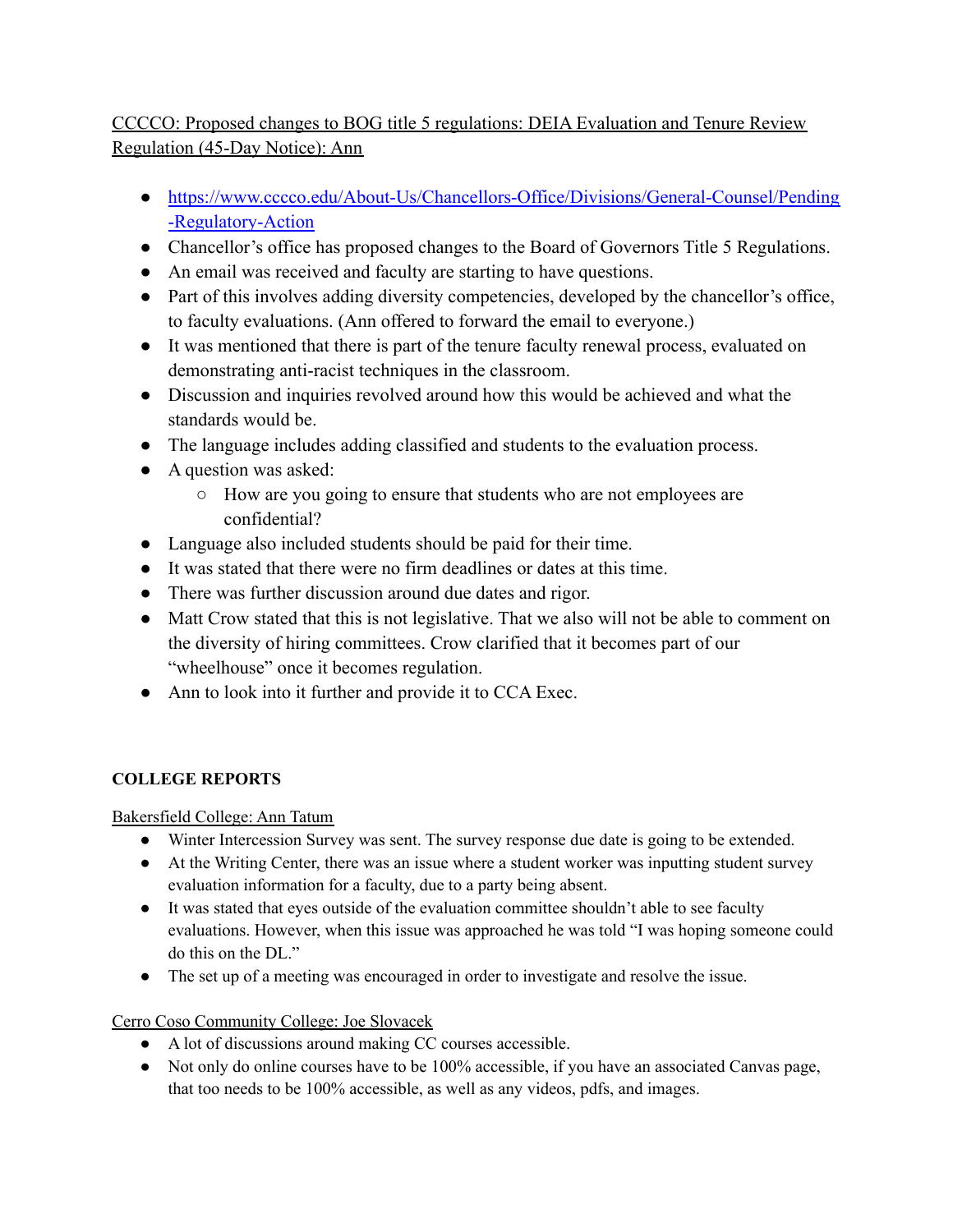• Cerro Coso past a resolution showing no support for Winter Intercession.

Porterville College: Jay Hargis

- Nothing to report.
- At Senate, most discussions have revolved around Winter Intercession.

## **TREASURER'S REPORT**

- Two certificates, due dates are upcoming/ return rates may change in May 2022:
- $\bullet$  1x 12 month certificates- \$20,943.41 .55% return rate.
- $\bullet$  1x 5 year certificate- \$11,297.01 return rate 1.24%.
- \$47, 458.45 in complete reserves including the certificates.
- There was some advocacy for "keeping a healthy reserve." Sherie recommended taking a sum out of one of the CDs and placing it into the reserve.
- There was a question about penalties. E. Paden Burgess guessed it would be more than the interest. He recommended there being 6-month and 12-month CDs. Felt that a 5yr was too long to tie up the cash flow.
- In each account, we make about \$10 per month in interest.
- A question was asked: "what if we were to place \$10,000K in each the 6 months and 12 months?"
- There were some questions regarding interest rates. Sherie stated we're not sure if they will stay the same.
- Sherie asked if she should get in touch with the bank to see if she could find out what the next interest rates would be. If she finds out, she will send an email out.

### **CLOSED SESSION**

Closed session began at 2:03 pm

Update on Negotiations: Matt

Update on Grievance: Pam

Closed session ended at 2:18 pm

### **ADJOURNMENT**

Meeting was adjourned at 2:20pm

### **Important Dates**

**Important Dates 2021-22 CCA Exec Council Meeting Dates: (All meeting times 1-3 p.m.) Fall: Aug.30, Sept. 13, Sept. 27, Oct. 11, Oct. 25, Nov 8, Nov. 22, Dec. 6. Spring: Jan. 24, Feb. 7, Feb. 21, Mar. 7, Mar. 21, Apr. 25, May 9**